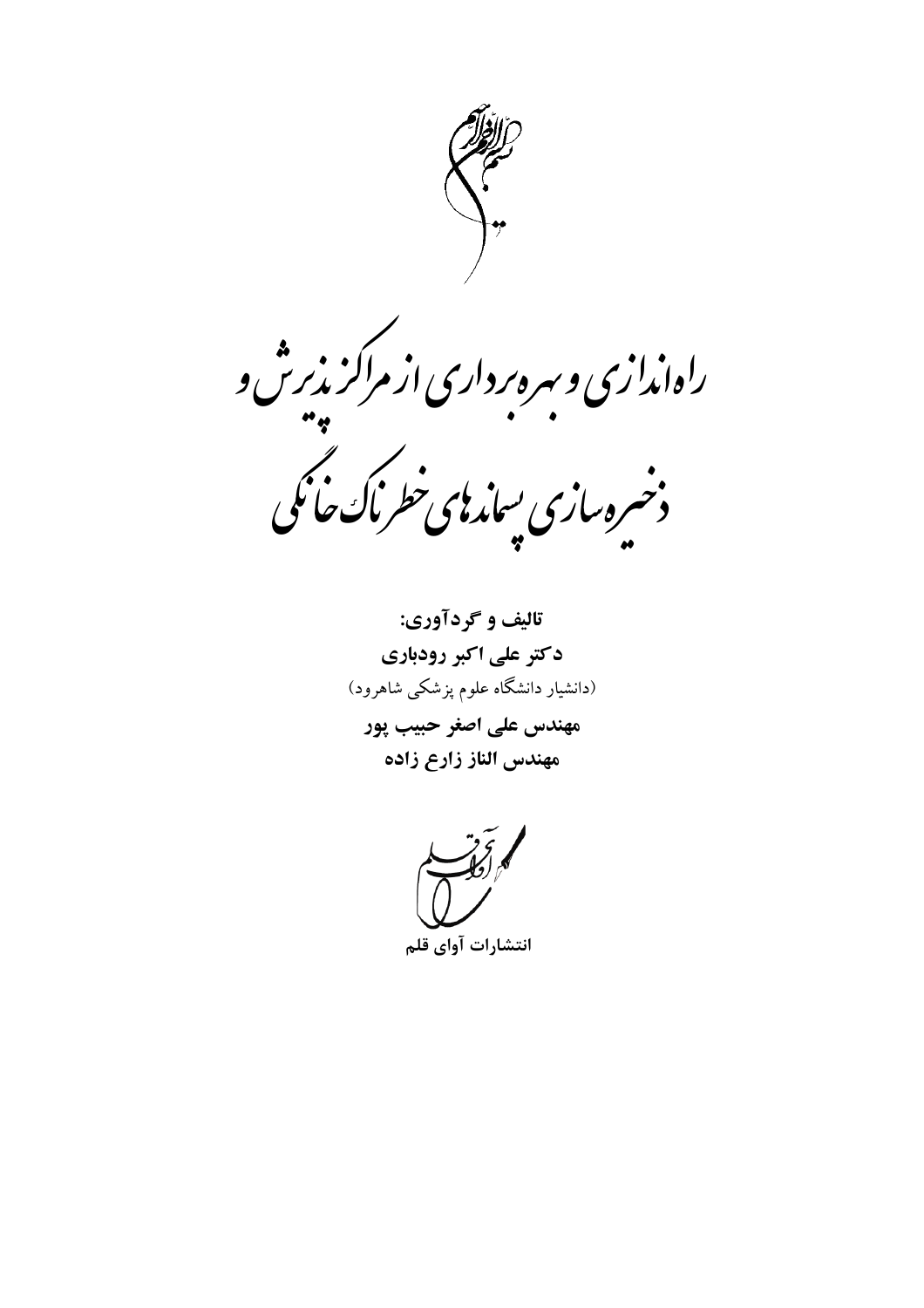| : رودباری، علیاکبر، ۱۳۵۵ -                                                 | سرشناسه                       |
|----------------------------------------------------------------------------|-------------------------------|
|                                                                            |                               |
| : راهاندازی و بهرهبرداری از مراکز پذیرش و ذخیرهسازی پسماندهای خطرناک خانگی | عنوان و نام پديدآور           |
| /تاليف و گردآوري علياكبر رودباري، علي صغر حبيبپور، الناز زارعزاده.         |                               |
| : تهران: آواي قلم، ١٣٩٩. مشخصات ظاهري: ١۴٠ص.                               | مشخصات نشر                    |
| $9V\lambda - 55V - 54V - 59 - 0$ :<br>وضعيت فهرست نويسي: فيپا              | شابک                          |
| : كتابنامه: ص. ١٣٩.                                                        | يادداشت                       |
| : مواد زايد خطرزا -- مديريت                                                | موضوع                         |
| gement: Hazardous wastes -- Mana :                                         | موضوع                         |
| : مواد زاید خطرزا -- پیشبینیهای ایمنی                                      | موضوع                         |
| Hazardous wastes -- Safety measures :                                      | موضوع                         |
| : زباله و زباله زدایی -- مدیریت                                            | موضوع                         |
| Refuse and refuse disposal -- Management :                                 | موضوع                         |
| : حبيب پور، علىاصغر، ۱۳۵۵-                                                 | شناسه افزوده                  |
| : زارعزاده، الناز، ١٣٧١-                                                   | شناسه افزوده                  |
| $TDYY \rightarrow$                                                         | رده بندي كنگره                |
| $f/FY\Lambda$ :                                                            | رده بندی دیویی                |
|                                                                            | شماره كتابشناسي ملي : ۶۲۲۴۹۱۴ |

نام کتاب:

## راهاندازی و بهرهبرداری از مراکز پذیرش و ذخیرهسازی پسماندهای خطرناک خانگی

| ۱۳۹۹                                                                                                              | تاريخ نشر:      | على اكبر رودباري                 | تالیف و گردآوری: |
|-------------------------------------------------------------------------------------------------------------------|-----------------|----------------------------------|------------------|
| اول                                                                                                               | نوبت چاپ:       | على اصغر حبيب ور- الناز زارعزاده |                  |
| ۲۰۰ جلد                                                                                                           | شمارگان:        | انتشارات أواي قلم                | ناشر:            |
| ۳۵۰۰۰ تومان                                                                                                       |                 | انتشارات خانيران قيمت:           | صفحه آرايي:      |
| $9V$ $-55V$ - $5V$ $-59-0$                                                                                        | شابک:           | انتشارات آواي قلم(مهران خاني)    | طراحی جلد:       |
| <b>آدرس:</b> تهران ــ میدان انقلاب ــ خیابان کارگر شمالی ــ ابتدای خیابان نصرت ــ کوچه باغ نو ــ کوچه داوود آبادی |                 |                                  |                  |
| شرقي ــ پلاک ۴                                                                                                    |                 |                                  |                  |
|                                                                                                                   | تلفكس: ۶۶۵۹۱۵۰۵ | شماره تماس: ۶۶۵۹۱۵۰۴             |                  |
| فروشگاه کتاب چاپي و الکترونيکي: www.avapublisher.com                                                              |                 |                                  |                  |

هرگونه چاپ و تکثیر از محتویات این کتاب بدون اجازه کتبی ناشر ممنوع و شرعاً حرام است. متخلفان به موجب قانون حمایت حقوق مؤلفان، مصنفان و هنرمندان تحت پیگرد قانونی قرار می گیرند.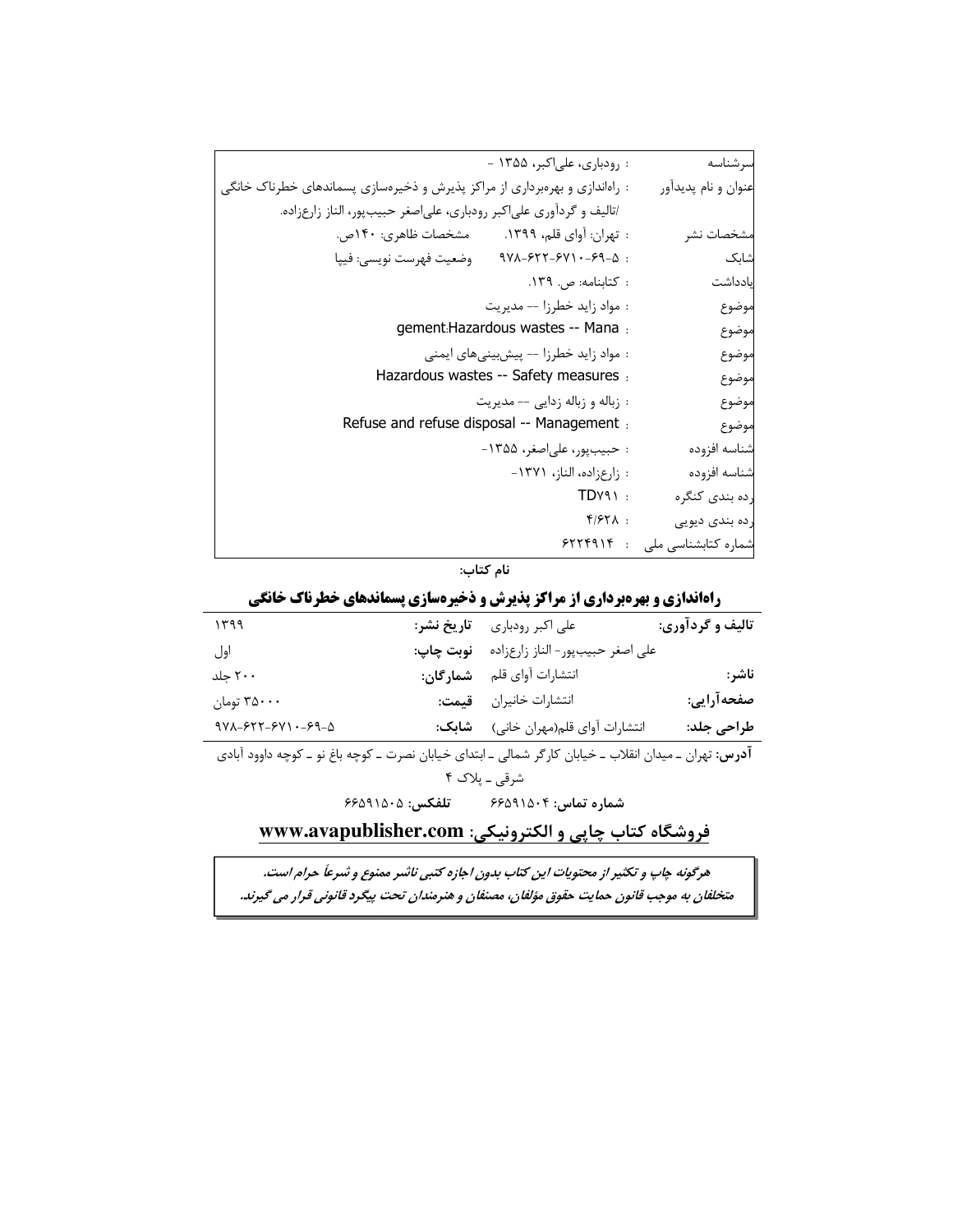فهرست مطالب

.<br>فصل اول: راہنمای پساٰرہی خطر ماک

|    | لامپهای فلئورسنت و لامپهای لولهای موجود در تجهیزات الکتریکی و الکترونیکی مستعمل ۶۰                 |
|----|----------------------------------------------------------------------------------------------------|
|    |                                                                                                    |
|    |                                                                                                    |
|    |                                                                                                    |
| ٧٠ |                                                                                                    |
|    | .<br>فصل دوم: بر نامه ریزی برای پساز <b>ب</b> ای خطر ناک حانکی در مراکز پذیرش و ذخیره <i>ساز</i> ی |
| ۷۴ | ۲-۱ شیوەنامه پذیرش پسماند خطرناک                                                                   |
|    |                                                                                                    |
|    |                                                                                                    |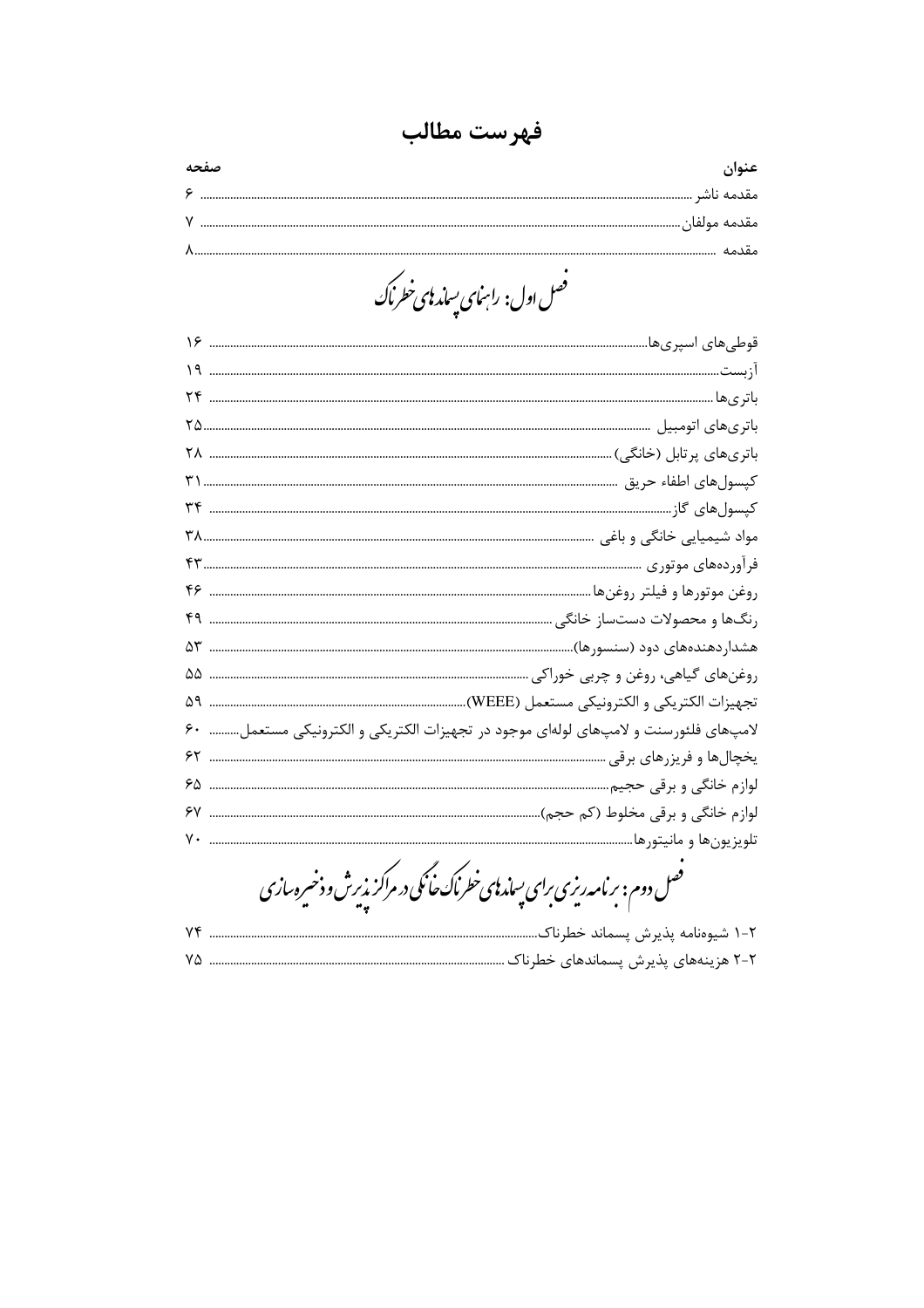.<br>فصل سوم: مدیریت ایمنی در مراکز پذیرش و ذخیره سازی پساند <mark>پ</mark>ی خطر ناک *خانگی* 

| .<br>فصل چارم: فرایندنابر روی پساندنای خطرناک خانگی |
|-----------------------------------------------------|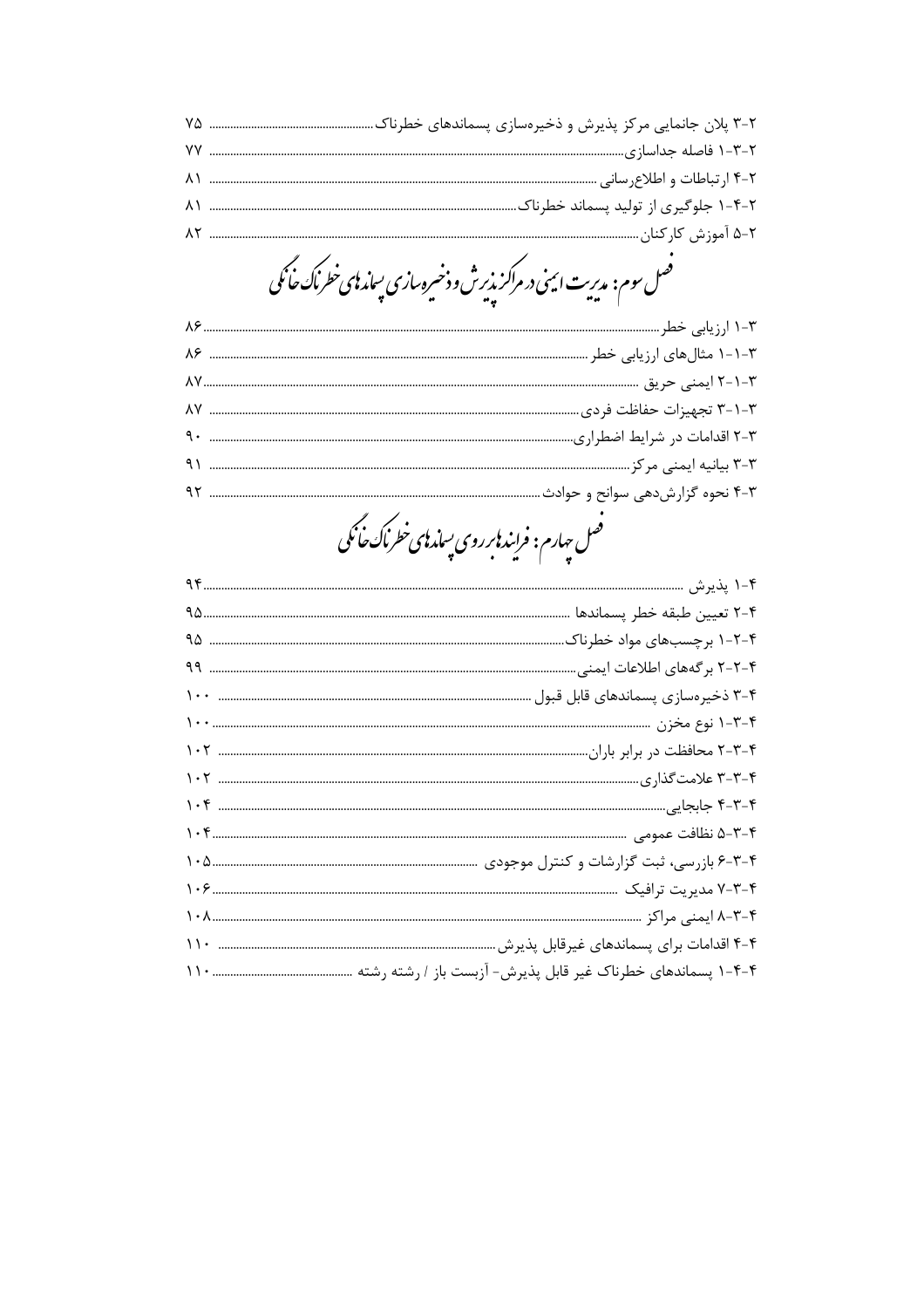| ۴-۴-۲ پسماندهای خطرناک غیر قابل پذیرش- پسماندهای آغشته به پسماندهای پزشکی منازل ۱۱۲ |
|-------------------------------------------------------------------------------------|
| ۴-۴-۳ پسماندهای خطرناک غیر قابل پذیرش- پسماندهای محترقه و قابل انفجار  ۱۱۴          |
|                                                                                     |
|                                                                                     |
|                                                                                     |
|                                                                                     |
|                                                                                     |
|                                                                                     |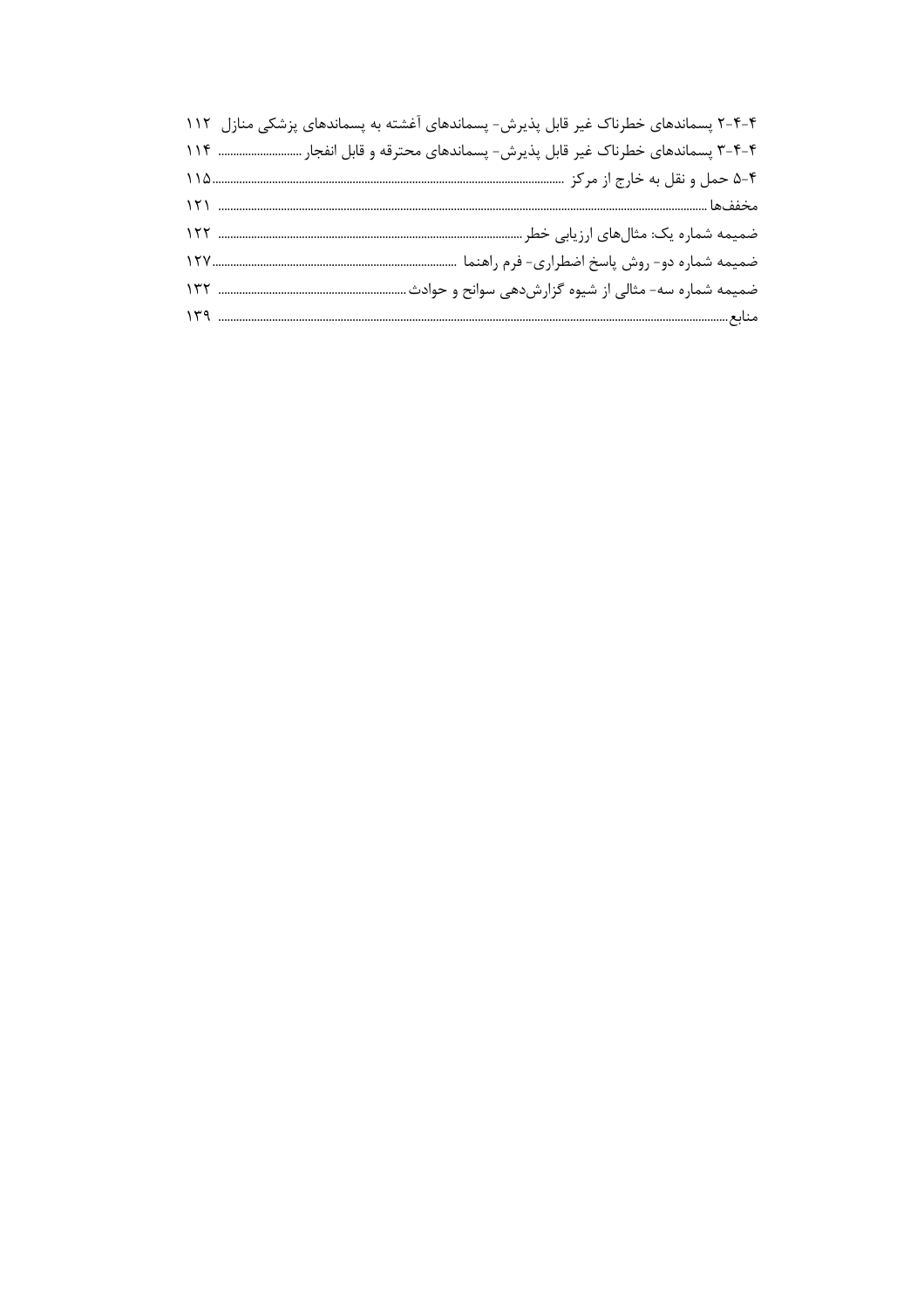```
تقديم به
```
انسانهایی که

به فردایی بهتر

می اندیشند

<span id="page-5-0"></span>مقدمه ناشر

سپاس بیکران پروردگار را که به انسان قدرت اندیشیدن بخشید، قدرتی که در مقایسه بـا سـایر موجودات باعث شده است كه انسان هرگز به امكانات محدود خود اكتفا نكنــد. مكاتـب الهـى، انســان را موجودي كمال طلب و پويا مي دانندكه جهت گيري او به سوي خالقش مي باشد. از جمله راههـاي تقـرب به خداوند علم است، علمی که زیبایی عقل است. علمـی کـه در دریـای بیکـران آن هـر ذره نشـانی از آفریدگار است و هر چه علم انسان افزون گردد، تقربش بیشتر می شود. از این روست که به علــمانــدوزی و دانشآموزی توجهی بی نظیر مبذول گردیده است. اما علمآموزی به ابزاری نیاز دارد کـه مهمتـرین آن کتاب است و انتشار نتیجه مطالعات پژوهشگران و اندیشمندان پاسخگوی این نیاز خواهد بود.

جهت تحقق این امر و گام برداشتن در جهت ارتقای پایههای علم و دانش و رشـد و شـکوفایی استعدادها انتشار كتاب را يكي از اهداف خود قرار داده و انتظار داريم با حمايتهاى معنـوى هموطنـان گرامی بتوانیم گامهای مؤثر و ارزشمندی را برداریم. گرچه تلاش خواهـد شـد در حـد دانـش و تجربـه اندکمان کارهایی بدون اشکال تقدیم حضورتان گردد، ولی اذعان داریم کـه راهنماییهـای شـما عزیـزان می تواند ما را در ارتقای کیفی کتاب راهگشا باشد لذا همیشه منتظر پیشنهادات و راهنمـایی۵هـای شـما خواهيم بود.

در پایان از همه عزیزانی که در مراحـل مختلـف تهیـه، تـدوین و چـاپ کتـاب از همفــکری و همـكاري آنها برخوردار بودهام بهخصوص آقايان دكتر على اكبر رودباري و مهندس على اصغر حبيبپور و خانم مهندس الناز زارعزاده (مولفان) و مهندس على محمد خاني (مدير فروش) سياسـگزاري نمـوده و موفقیت روزافزونشان را آرزومندم.

مهدی خانی مدير مسئول انتشارات آواي قلم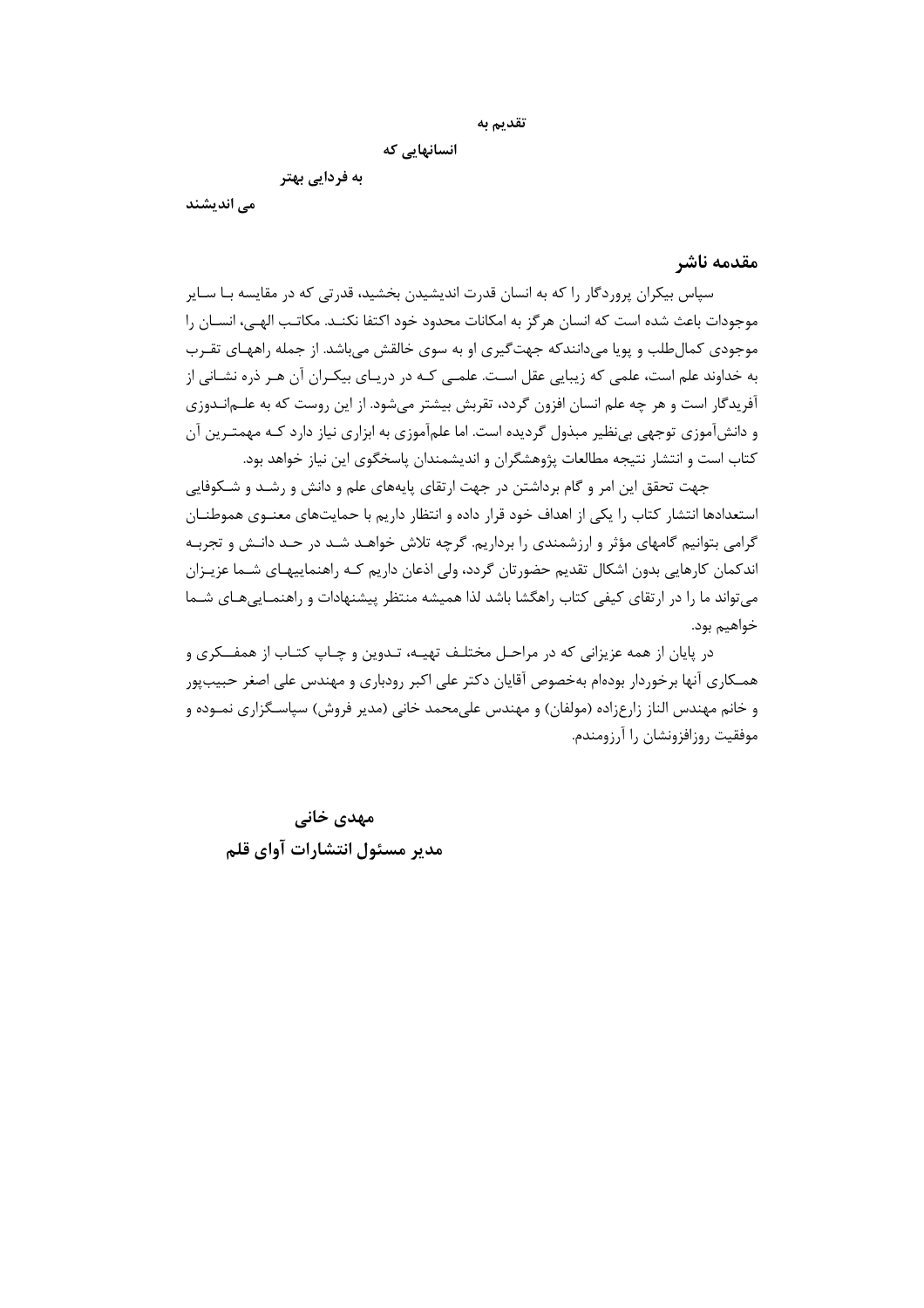<span id="page-6-0"></span>مقدمه مولفان

باترىها، باقيمانده آفتكشها، قوطىهاى آئروسلها، وسايل الكتريكي و الكترونيكـي مسـتعمل، روغن و فیلتر روغنهای مستعمل، نوعی از پسماند خانگی را تشکیل مے دهنــد کــه پســماند خطرنــاک خانگی نامیده می شوند. این پسماندها به علت دارا بودن قابلیـت انفجـار، قابلیـت اشــتعال، خورنــدگی و سمیت برای موجودات زنده، نیازمند توجهات ویژه در مراحل مختلف چرخه سرنوشت از تولید تـا دفـع نهایی هستند. لذا قوانین اختصاصی و سختگیرانهای برای مدیریت آنها توسط کشورهای پیشرفته وضـع گردیده است.

مقدار پسماندهای خطرناک خانگی نسبت به کل پسماندهای شهری کمتر از ۰/۵ درصد است، اما پتانسیل خطرزایی آنها بسیار بیشتر از مجموع سایر پسماندها مـی؛اشـد. بـههمـین دلیـل، مـدیریت پسماندهای خطرناک خانگی بهصورت یک مدیریت مستقل از سایر پسماندها تدوین گردیده و الزامات و استاندار دهای اختصاصی برای آن ایجاد شده است.

یکی از مراحل مدیریت پسماندهای خطرناک خانگی، جمعآوری ایمن آنها میباشـد. بـرای ایـن منظور، مراکز پذیرش و ذخیرهسازی در الگوی مدیریت پسماندهای خطرناک خانگی پـیش.بینـی شـده است. این مراکز در درون بافت شهری واقع شده و پسـماندهای خطرنـاک خـانگی شـهروندان را بـدون هزینه دریافت میکنند. در درون این مراکز، بخشهای مجزایـی بـرای ذخیـرهسـازی موقـت پســماندها پیش بینی شده است به گونهای کـه پسـماندهای نامتجـانس در کنـار یکـدیگر قـرار نگیرنـد و از وقـوع واکنشهای ناگوار جلوگیری شود.

به منظور معرفی این مراکز و اتخاذ رویه یکسان برای مدیریت پسماندها در آنهـا، کتـاب حاضـر تهیه گردیده است. این کتاب حاوی اطلاعات جامعی در زمینه معرفی روشهای اختصاصی ذخیرهسازی هر پسماند خطرناک خانگی، شیوههای مواجهه با حوادث در این مراکز، مشخصـات وسـایل و تجهیـزات حفاظت فردی مورد نیاز، خصوصیات مخازن مورد نیاز بـرای ذخیـرەسـازی انـواع مختلـف پســماندها و همچنین رهنمودهایی درباره نحوه انجام ارزیابی خطر میباشد.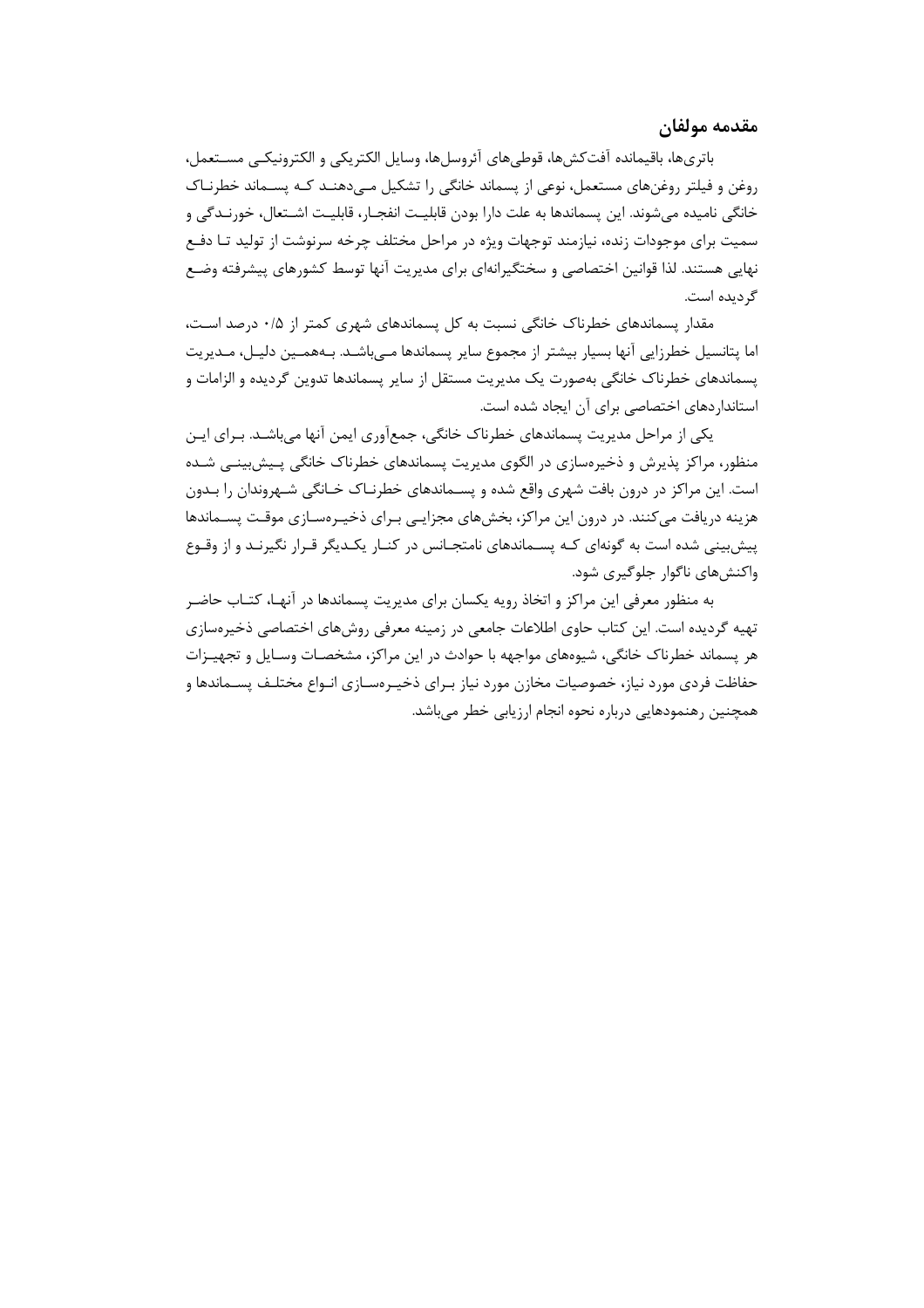<span id="page-7-0"></span>**مقدمه**

این راهنما بر اساس آخرین قوانین مورد استفاده در دنیا شامل قوانین سازمان حفاظـت محـیط زیست ایاالت متحده امریكا، برنامه توسعه سازمان ملل متحد، سازمان جهانی بهداشت و اتحادیه اروپا به منظور تدوین استانداردهای زیستمحیطی و مقررات راهبری محلهای دریافت و ذخیـره سـازی موقـت پسماندهای خطرناك خانگی و کارگاههای کوچك تهیه شده است.

بر اساس قانون مـدیریت پسـماند خطرنـاك اتحادیـه اروپـا، سـالیانه 366666 تـن از پسـماند خطرناك خانگی تولیدشده در منازل، مزارع و کارگـاه هـای کوچـك در کشـورهای اروپـایی )از مجمـوع 8566666 تن( بدون تصفیه رها میشوند. سرنوشت این پسماندها نـامعلوم اسـت امـا ممكـن اسـت بـا زبالههای خانگی مخلوط شوند، به رودخانهها یا سواحل تخلیه شوند، تلنبار گردند و یـا سـوزانده شـوند. این پسماندها، خطرات زیستمحیطی و پیامدهای منفی بهداشتی فراوانی بدنبال دارند. مـثال اگـر یـك قطره علفکش وارد آبها شود میتواند تا فاصله 96 کیلومتر در آن منبـع پخـش شـود. عـالوه بـر ایـن، سوزاندن این پسماندها در کورههای خانگی یا در حیاط منازل منجر به مواجهه خانوادهها و همسـ ایگان با مقادیر خطرناك فیومهای سمی میشود. بر اساس برآوردها، 9 درصد از کل انتشار دیاکسیدکربن در ایرلند در سال 4685 مربوط به سوزاندن پسماندهای خطرناك خانگی در حیـاط منـازل یـا کـوره هـای خانگی بوده است. واضح است که سوزاندن پسـماندهای خطرنـاك باعـث مواجهـه بـا هـر یـ ك از مـواد خطرناك ذکر شده در جدول شماره یك میشود.

توسعه فعالیتهای محلهای دریافت و ذخیرهسازی پسماندهای خطرناك خانگی، ایجاد شـبكه - های کاری متصل به یكدیگر و برنامهریزی برای پذیرش طیف وسیعتری از پسماندهای خطرناك در این محلها منجر به مدیریت پایدارتر این نوع مواد و حفظ بهتر محیطزیست خواهد شد.

**-1-1 تعریف پسماند خطرناک خانگی**

تعاریف ارائه شده برای پسماند خطرناك در قوانین ملی کشورهای مختلف دارای همپوشانیهای فراوانی است که نشاندهنده وجود اتفاق نظر کافی بر روی خصوصیات این نوع مواد مـی باشـد. در ایـن قسمت، هم تعریف ارائه شده توسط سازمان حفاظت محیطزیست ایران و هم تعریف منتشر شده توسط ضمیمه شماره 9 مقررات کمیسیون اتحادیه اروپا به شماره 8957/4684 )جدول شماره یك( ارائه می- شود.

بر اساس تعریف سازمان حفاظت محیط زیست ایران، پسماندهایی خطرناك محسوب میشـوند که بهدلیل بالا بودن حداقل یکی از خواص سمیت، قابلیت انفجار یا اشتعال، خورندگی و واکنش پـذیری میتواند بالفاصله یا با گذشت زمان باعث آسیب به انسانها، حیوانات و یا سایر بخشهای زنده محـیط - زیست گردد و لذا به مراقبتهای ویژه نیاز دارد.

**مواد سمی:** موادی هستند که میتوانند در اثر تنفر، بلع و یا هر نـوع تمـاس دیگـر، سـالمتی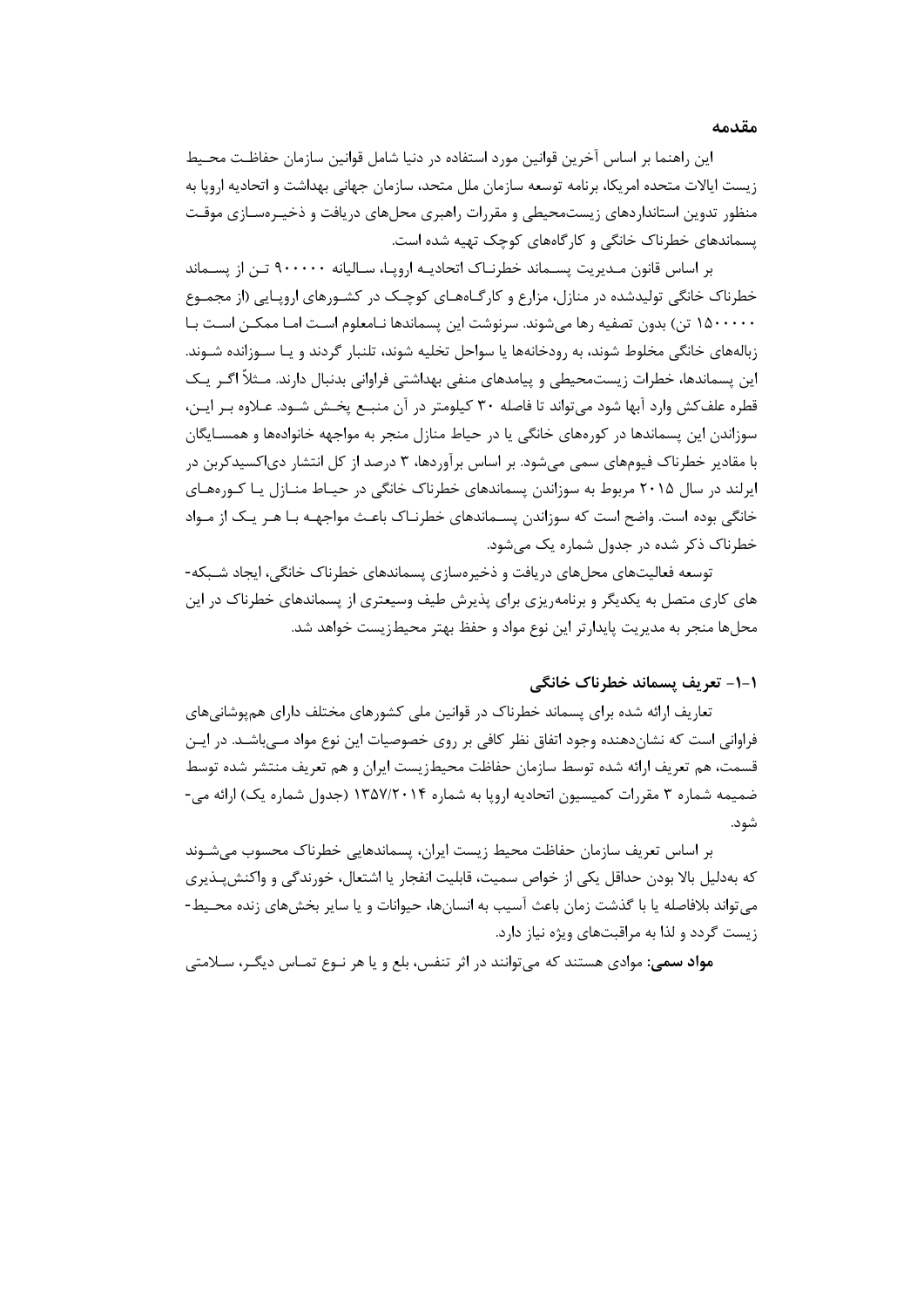انسان و یا موجودات دیگر را به خطر بیاندازند. از جمله این مواد میتوان به آفتکشها، حشـرهکـشهـا، علف کش ها، مرگ موش، مایع سفیدکننده، مواد پاک کننده قوی و لوله باز کن ها اشاره کرد. مـواد ســمی، موادي هستند كه نتيجـه تسـت TCLP آنهـا مثبـت باشـد. تسـت TCLP يـا Toxic Characteristics Leaching Procedure یک تست ۶ مرحلهای است که به کمک آن میتوان میزان سمیت هر مادهای را تعيين كرد. نتيجه نهايي تست TCLP بسته به نوع پسماند مورد مطالعه بـر اسـاس دو پـارامتر LC50 و LD50 گزارش میشود. هرگاه مقدار این پارامترها برای حتی یکی از مواد موجـود در پســماند، از مقــدار مجازش بیشتر باشد نتیجه تست، مثبت اعلام مے گردد.

مواد قابل اشتعال: به مایعات و هر ماده با نقطه اشـتعال کمتـر از ۶۰ درجـه سـانتیگراد، گـاز متراکم اشتعالپذیر و مواد غیر مایع که با اصطکاک، تغییرات شیمیایی لحظهای و غیره آتش می گیرنـد اطلاق میشود. این مواد، میتوانند در شرایط عادی به درجه اشتعال رسیده و آتش بگیرند. از جمله این مواد میتوان به حلالها، روغنهای نفتی، نفت، بنزین، گازوییل، حلالهای رنگ، تینرهـا، مـواد کمکـی موتور اتومبیل، مایع و ژلهای آتش;نه، چسبها، مواد جلادهنده و محافظ چوب اشاره کرد.

مواد و وسایل واکنش بذیر: موادی هستند که: الف: به آسانی در معرض تغییرات شدید قرار می گیرند، ب: هنگامی که با آب مخلوط شوند منجر به وقوع واکنش می شوند، ج: در اثر مخلوط شدن با آب، یک مخلوط بالقوه منفجره تشکیل می دهند، د: هنگامی که با آب مخلوط شوند فیومهای سمی تشکیل می دهند، ه: هنگامی که در معرض فشار یا گرما قرار گیرند احتمال وقوع انفجار یا ترکیدن می رود.

این مواد، به دلیل خاصیت ترکیبشوندگی شدید، در مواقع آمیختهشدن با آب و یا مـواد دیگـر، و یا قرار گرفتن در معرض اکسیژن، شدیداً واکنش نشان داده و در اثر تغییرات شدید حجمی منجـر بـه انفجار میشوند. همچنین سیلندرهای محتوی گاز که با فشار پر شدهاند (سیلندر گاز پروپان و هـر نـوع اسپري) هنگام قرار گرفتن در معرض حرارت یا ضربه و سوراخ شدگی منفجر می شوند.

**مواد خورنده:** موادی هستند که:

الف: دارای pH کمتر از ۳ یا بیشتر از ۱۲ میباشند.

ب: می توانند فولاد را به میزان ۰٫۲۵ اینچ در سال از بین ببرند. این مواد میتوانند سطوح فلزی را با ایجاد ترکیبات شیمیایی از بین ببرند. در صورتی که این نوع مواد با پوست یا قسمتهـای حسـاس بدن مانند چشمها تماس پیدا کنند موجب صدمات شدید می گردند. حلالها، باتریهـا و شـویندههـای قوی از این دسته هستند. همچنین ظروف مربوط به نگهداری این مواد نیز بایـد بـه عنـوان جـزء ویـژه یسماندهای عادی تلقی گردند.

ضمیمه شماره ۳ مقررات کمیسیون اتحادیه اروپا به شماره ۱۳۵۷/۲۰۱۴، پسماندهای خطرناک را به شکل جدول شماره یک تعریف کرده است.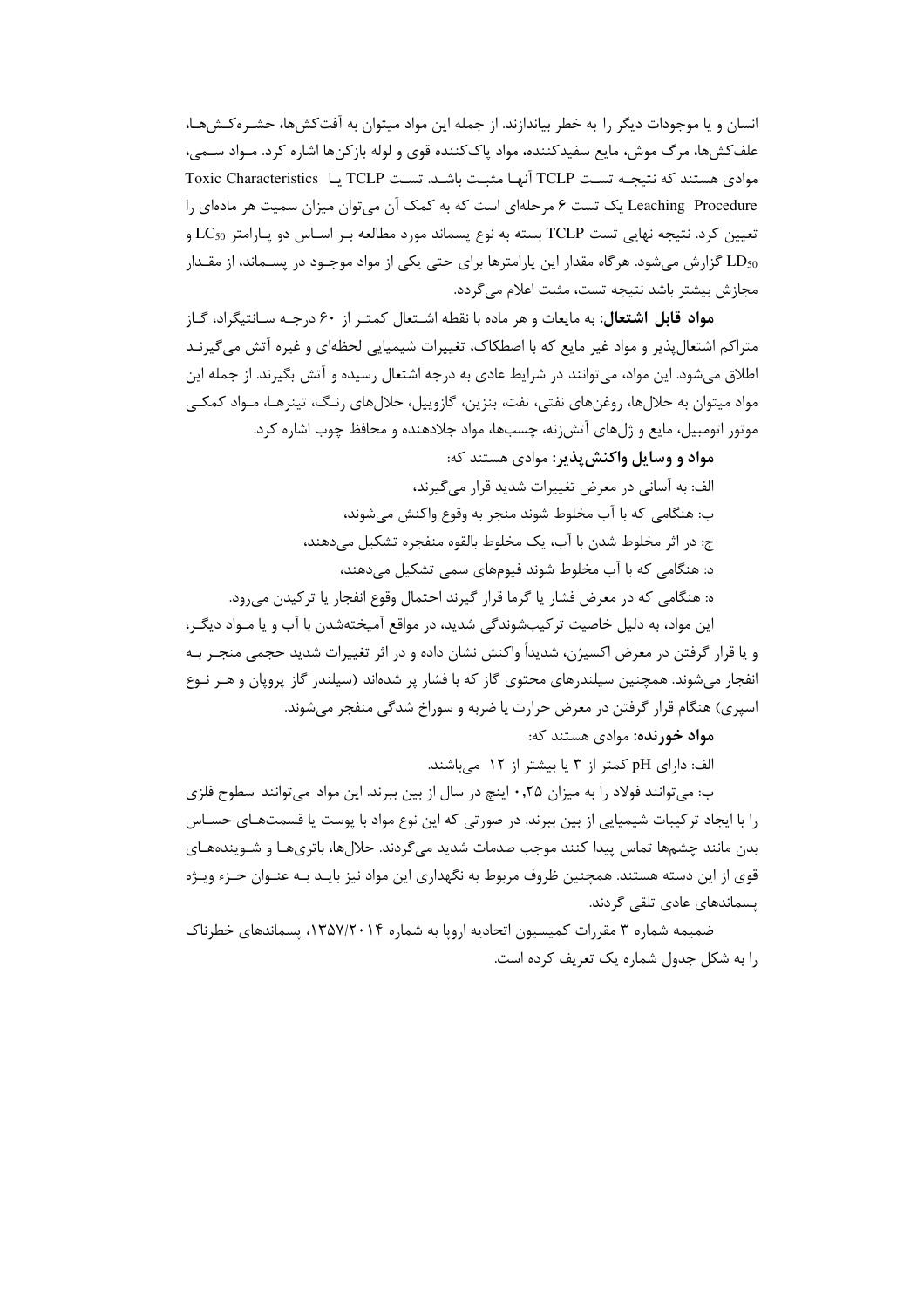| تعريف                                                                           | ويژگى                |
|---------------------------------------------------------------------------------|----------------------|
| ماده شیمیایی که بوسیله واکنش شیمیایی قادر به تولید گاز با چنان دما، افت فشار و  | قابل انفجار          |
| سرعتی باشد که باعث آسیب به محیط اطراف گردد.                                     |                      |
| پسماندی که با تولید اکسیژن باعث احتراق سایر مواد شود یا در احتـراق آنهـا سـهم   | اكسيدكننده           |
| داشته باشد.                                                                     |                      |
| پسماندی که نقطه اشتعال اش کمتـر از ۶۰ درجـه سـانتیگراد باشـد و بـا اصـطکاک،     | قابل اشتعال          |
| تغییرات شیمیایی لحظه ای و غیره آتش بگیرد.                                       |                      |
| پسماندی که تماس با آن میتواند باعث تحریک پوستی یا آسیب به چشم شود.              | تحريىككننىدە –       |
|                                                                                 | تحريــک پوســتى و    |
|                                                                                 | آسیب چشمی            |
| پسماندی که بتواند باعث سمیت اختصاصی برای عضو هدف شود (از طریـق یـک یـا          | سميت اختصاصى         |
| چند بار تماس) و یا در صورت استنشاق باعث اثرات سمی حاد گردد.                     | برای عضو هـدف —      |
|                                                                                 | سميت تنفسى           |
| پسماندی که جذب خوراکی یا پوستی و یا دریافت استنشاقیاش بتواند اثرات سمیت         | سميت حاد             |
| حاد ایجاد کند.                                                                  |                      |
| پسماندی که سرطان ایجاد میکند و یا وقوع آن را افزایش میدهد.                      | سرطانزا              |
| پسماندی که تماس با آن میتواند باعث خوردگی پوست شود. این مواد، pH کمتر از        | خورنده               |
| ۳ یا بیشتر از ۱۲ داشته و میتوانند فولاد را بـه میـزان ۰٫۲۵ ایـنچ در سـال تخریـب |                      |
| كنند.                                                                           |                      |
| پسماندی که حاوی حداقل یک میکروارگانیسم زنده یـا ســم آنهـا باشـد و بتوانـد در   | عفونتزا              |
| انسانها یا سایر ارگانیسمهای زنده، بیماری ایجاد کند.                             |                      |
| پسماندی که اثرات سویی بر روی کارکرد دستگاه تناسلی و باروری در مردان و زنـان     | ســــــمى بــــــراى |
| بالغ داشته باشد و همچنین منجر به ایجاد اختلال در رشد فرزندان شود.               | توليدمثل             |
| پسماندی که ممکن است باعث چنان جهش ژنتیکی شود که یـک تغییـر دائمـی در            | جهشزا                |
| مواد ژنتیکی سلول ایجاد نماید.                                                   |                      |
| پسماندی که در تماس با آب، یک اسید یا یک گاز سمی حاد منتشر نماید.                | انتشــار يــک گــاز  |
|                                                                                 | سمی حاد              |
| پسماندی که حاوی یک یا چند ترکیب دارای اثرات حساسـیتزا بـر روی پوسـت یـا         | حساسيتزا             |
| اندامهای تنفسی باشد.                                                            |                      |
| پسماندی که بتواند خطرات آنی یا درازمدت برای یک یـا چنـد جـزء محـیط زیسـت        | سمى براي طبيعت       |
| داشته باشد.                                                                     |                      |

**جدول شماره یك: خصوصیات پسماند خطرناک**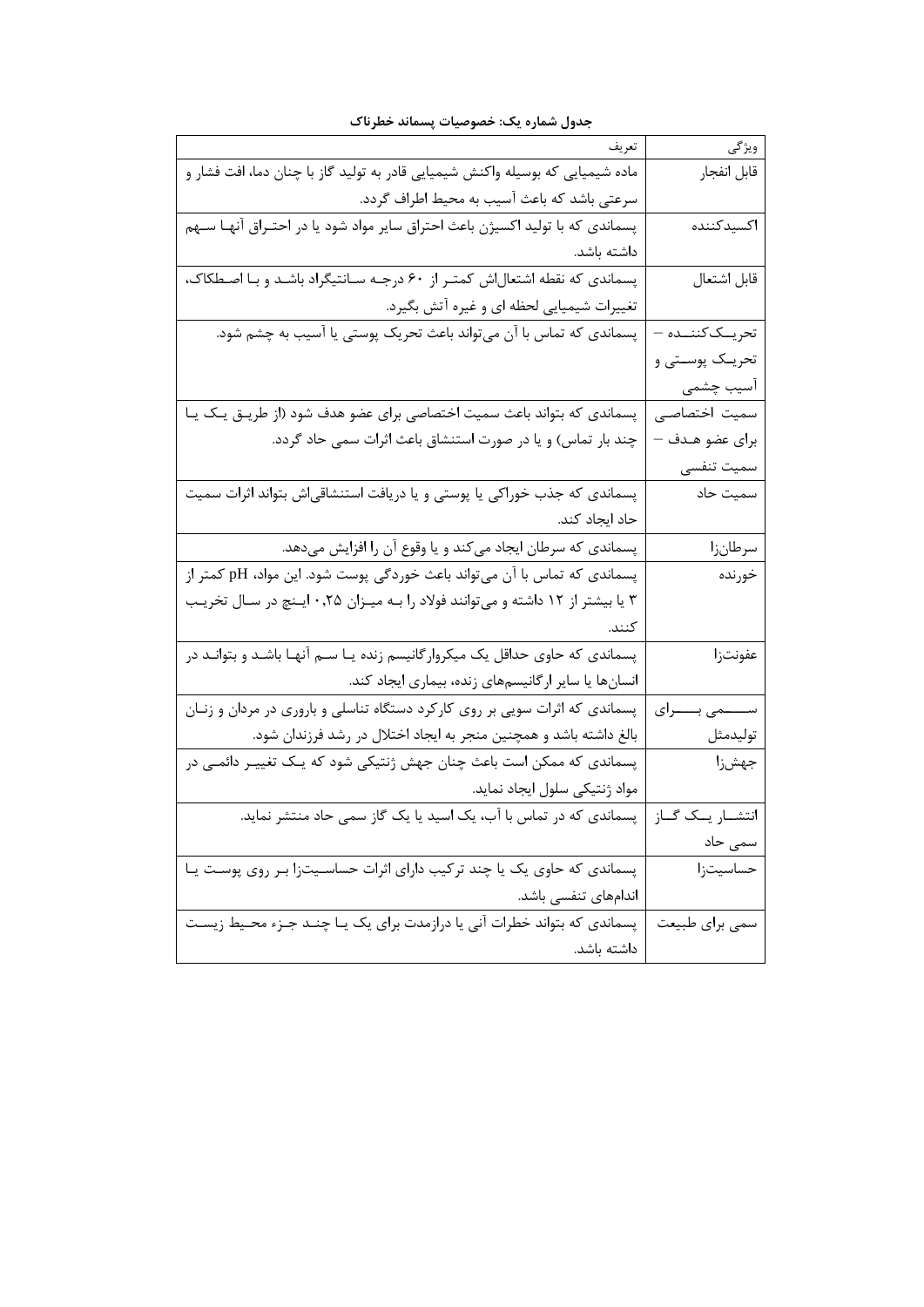پسماند خطرناك خانگی، بخشی از پسماند خطرناك و شامل مقادیر اندك ایـن مـواد اسـت کـه یك خانواده یا یـك کارگـاه کوچـك مـی خواهـد آن را دور بینـدازد. پسـماندهای خطرنـاك در لیسـت طبقهبندی پسماند ('LOW) با استفاده از یـك كـد شـش رقمـی و یـك علامـت ضـربدر در بـالای آن مشخص میشود. پسماندهای غیرخطرناك، فاقد ضربدر میباشند.

LOW یك سیستم جهانی است که هم اینك برای طبقهبندی صحیح تمام انواع پسماندها مورد استفاده قرار میگیرد و هدف آن، اطمینان از جمعآوری، حمل، ذخیـره سـازی، تصـفیه و دفـع صـحیح پسماندهاست بهنحوی که منجر به حفظ سالمت انسانها و محیط زیسـت شـود. ایـن سیسـتم در اروپـا جایگزین کاتالوگ پسماند اروپا )EWC )شدهاست که یكی از سیستمهای قدیمی طبقهبنـدی اسـت. در ایـن طبقـهبنـدی، انـواع پسـماندها بـر اسـاس صـنعت یـا فرآینـدی کـه در آن تولیـد مـیشـوند در تقسیمبندیهای متفاوتی قرار میگیرند. انواع پسـماندهای خطرنـاك تولیـد شـده توسـط خانوارهـا یـا کارگاهها و کسبوکارهای کوچك که میتواند در مراکز دریافت و ذخیـره سـازی پسـماندهای خطرنـاك خانگی پذیرفته شوند بههمراه کدهای طبقهبندی آنها در فصل اول با جزئیات آورده شده اند. روغنهـای گیاهی و تجهیزات الكتریكی و الكترونیكـی اسـقاطی نیـز در فصـل اول آورده شـده انـد زیـرا هـر چنـد خطرناك نیستند اما میتوانند در محلهای دریافت و ذخیرهسازی، مشكلساز باشند.

انواع پسماندهای خطرناکی که میتواند در این محلها پذیرفته شود شامل مـواد و وسـایل زیـر میباشند:

-8 قوطیهای آئروسلها -4 آزبست )آزبست غیررشتهای حاصل از ساختوسازهای کوچك و تعمیرات منازل( -9 باطریها )اتومبیل( -4 باطریها )خانگی و جابجا شونده( -5 کپسولهای اطفاء حریق -0 سیلندرهای گاز -7 مواد شیمیایی خانگی و باغبانی -1 روغن و فیلترهای روغن -3 رنگها و فرآوردههای آن -86 هشداردهندههای دود -88 روغنهای گیاهی -84 لولههای فلئورسنت موجود در تجهیزات الكتریكی و الكترونیكی اسقاطی -89 یخچالها و فریزرهای برقی -84 تجهیزات الكتریكی و الكترونیكی بزرگ خانگی

1. List of Wastes

 $\overline{a}$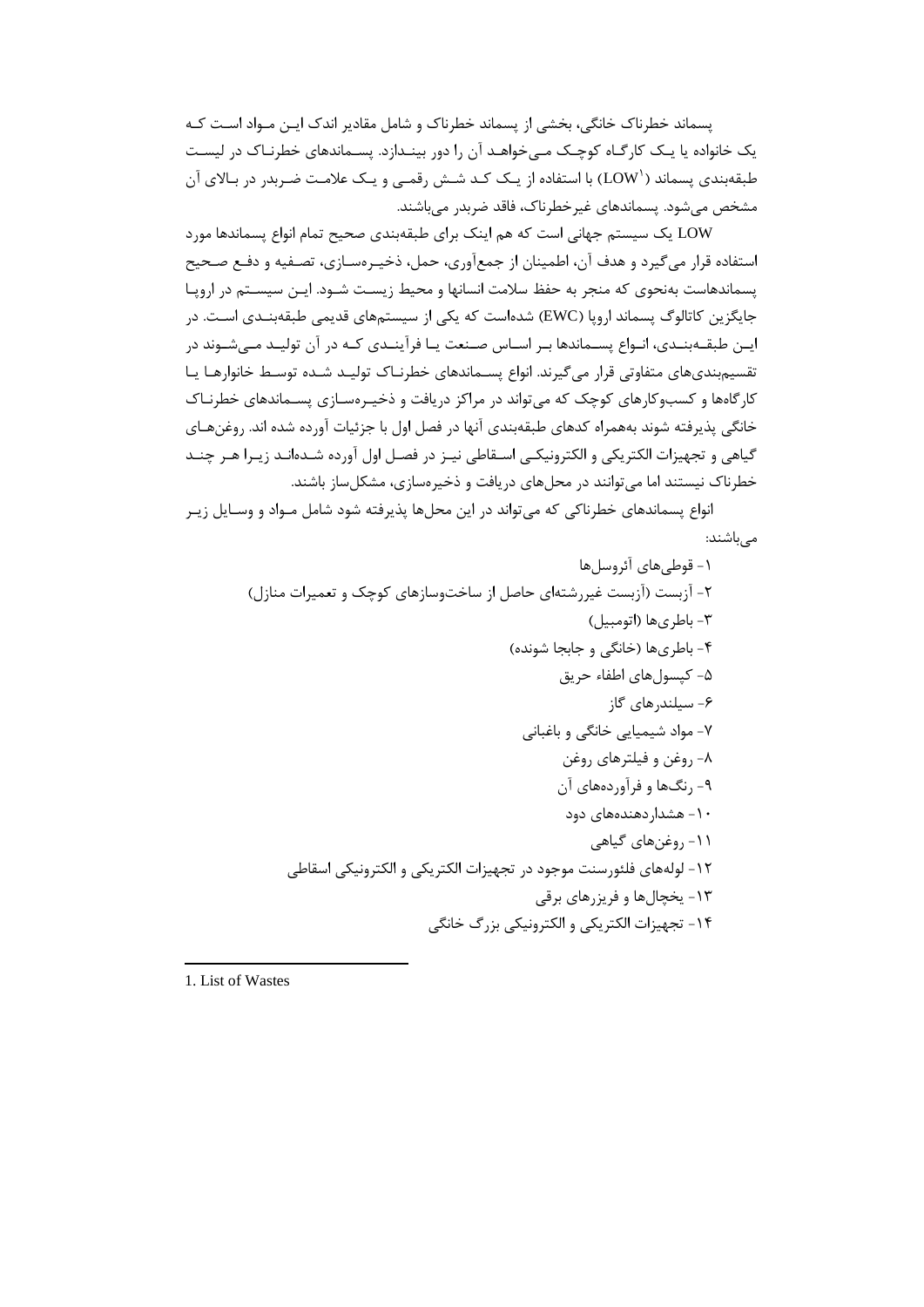-85 تلویزیونها و نمایشگرها انواع پسماندهای خطرناکی که نباید در این محلها پذیرفتهشوند عبارتند از: -8 پسماندهای خطرناك عفونی -4 مواد قابل انفجار -9 آزبستهایی که الیافی هستند یا پوشش کافی ندارند.

علیرغم اینكه آزبست نباید در این محلها پذیرفته شود لیكن به دلیل اهمیتاش در این راهنما بدان پرداخته شدهاست. همچنین در قوانین مدیریت پسماند اکثر کشورهای صنعتی و پیشرفته، توصیه شدهاست که شبكهای از تجهیزات و وسایل جمعآوری و انتقال برای جمعآوری مقادیر اندك مواد حاوی آزبست ناشی از فعالیتهای خانگی و مشاغل کوچـك ایجـ اد شـود. ایـن کـار مـانع از دفـع ناصـحیح و غیرقانونی مواد حاوی آزبست بهدلیل عـدم وجـود الـزام قـانونی و یـا بـه دلیـل هزینـه بـاالی اسـتخدام پیمانكاران متخصص برای مشاغل کوچك میشود. جداسازی بعدی پسماندهای خطرناك در محلهـای دریافت و ذخیرهسازی این مواد باعث کاهش پیامدهای زیستمحیطی این گروه از زبالهها میشود.

افزایش طیف مواد قابل پذیرش در این محلها بهمعنای افزایش خطر آلودگی و نیـاز بیشـتر بـه حفاظت در برابر خطر حریق و تماس کارکنان و مراجعین با پسماندهای خطرناك است. این راهنمـا بـه ارزیابی خطر تشدید شده و تدوین اقدامات کنترلی زیستمحیطی، ایمنی و بهداشـتی مـورد نیـاز بـرای حفاظت از محیط زیست، کارکنان و مراجعین کمك شایانی خواهد کرد.

مواد 83 و 46 قانون کار اتحادیه اروپا مصوب سال 4665 )بخشـهای ایمنـی، بهداشـت و رفـاه( انجام یك ارزیابی خطر جامع برای بررسی خطرات در این مراکز و تهیه بیانیه ایمنی در آنها را اجبـاری نموده است. مثالهای ارزیابی خطر که در قسمت ضمائم آورده شـده اسـت کمـك خـوبی بـرای تهیـه بیانیههای ایمنی مورد نیاز میباشد اما نباید جایگزین آنها شود.

## **محدوده کاربرد این راهنما**

در این راهنما، طیف انواع پسماندهای خطرناك خانگی قابـل پـذیرش در محـل هـای دریافـت و ذخیرهسازی آنها ارائه میشود لیكن به بررسی اختصاصی تمام آنها نمی پردازد. این راهنمـا بـه مـدیران مراکز دفن پسماندهای خطرنـاك خـانگی در تشـخیص، ارزیـابی و مـدیریت خطـرات زیسـت محیطـی، بهداشتی و ایمنی مرتبط با پذیرش، جابجایی و ذخیرهسازی انواع پسماندهای خطرنـاك خـانگی ورودی به این مراکز کمك خواهد کرد. این راهنما میتوانـد توسـط طراحـان و بهـره بـرداران مراکـز دریافـت و ذخیرهسازی پسماندهای خطرناك خانگی مورد استفاده قرار بگیرد امـا اجـرای آن، الـزام آور نیسـت. در عین حال، تهیهکنندگان این راهنما اذعان دارند که ممكن است فضا یا منابع کافی برای اجرای اقدامات کنترلی توصیهشده در این راهنما برای آنها وجود نداشته باشد، با این حـال توصـیه مـی شـود کـه ایـن رهنمودها تا حد امكان بكار گرفتهشوند.

گرچه گستره پسماندهای خطرناك خانگی که در این مراکز پذیرفته میشوند بسیار وسیع است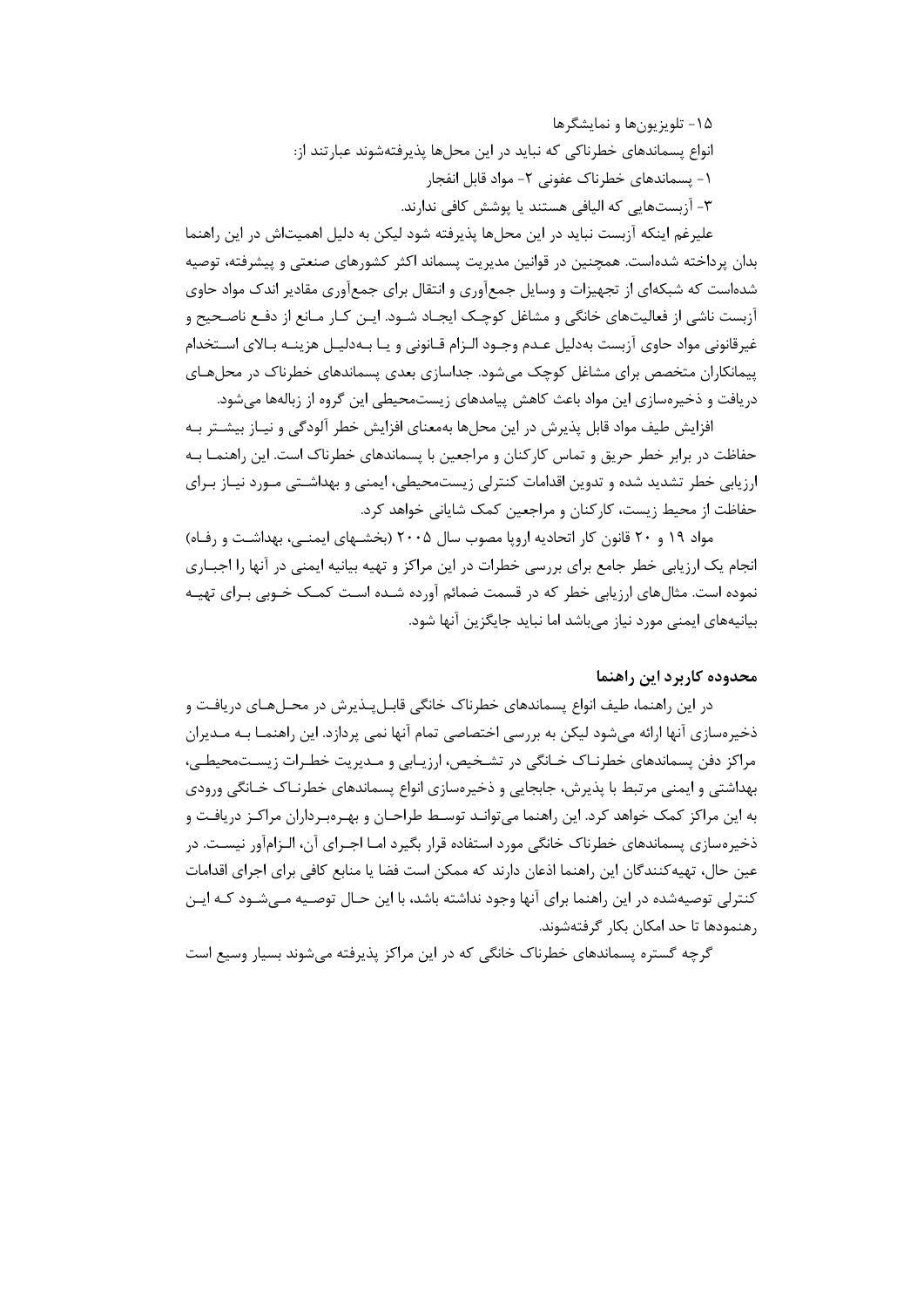اما مقدار تولید آنها توسط خانوارها و کارگاههای کوچك داخل شهرها بسیار ناچیز است. لذا بهرهبرداران این مراکز باید یك حد مجاز وزنی برای پذیرش هر یك از پسـماندها تعیـین کننـد تـا مـانع از تحویـل مقادیر بسیار زیاد این مواد توسط صاحبان صنایع و پیمانكاران گردند و همچنین همواره بایـد برنامـه ای برای میزان ذخیرهسازی پسماندهای دریافتی داشته باشند تا مقدار آنهـا در ایـن مراکـز از حـد خاصـی بیشتر نشود و تمهیدات الزم برای خـارج نمـودن مقـادیر اضـافی اندیشـیده شـود. انـدك بـودن مقـدار پسماندهای خطرناك خانگی ورودی به این مراکز باعث کم بودن خطرات ذخیرهسـازی آنهـا مـی شـود. اقدامات کنترلی ارائه شده در این راهنما محدود به پذیرش، ذخیرهسازی و حمل به خارج از این مراکـز میباشد و شامل اقدامات تصفیهای نمیشود.

از جمله شرایط مورد نیاز برای اخذ تاییدیه توسط هر مرکز پـذیرش پسـماند خطرنـا ك، شـرح دقیق و با جزئیات فعالیتها، مقادیر و انواع پسماند قابل دریافت و همچنین سـایر اقـدامات قابـل انجـام برای جلوگیری از آلودگی محیطزیست میباشد. مدیران این مراکز باید توصیههـای ارائـه شـده در ایـن راهنما رعایت نمایند تا یك مرکز پذیرش و ذخیرهسازی قابل قبول داشته باشند.

**فصل اول: رهنمودهایی براي هر یك از پسماندهاي خطرناک**

در این فصل، انواع پسماند خطرناك خانگی قابلپذیرش در این مراکز معرفی مـی شـود. در ایـن فصل، خطرات اختصاصی هر یك از این پسماندها و روشهای کاهش خطرات زیستمحیطـی، ایمنـی و بهداشتی آنها نیز معرفی شده است.

**فصل دوم: برنامهریزي براي پسماندهاي خطرناک خانگی در مراکز پذیرش و ذخیرهسازي**

این فصل به بررسی نحوه پذیرش پسـماندها، جانمـایی محـل پـذیرش و برنامـه هـای آموزشـی کارکنان (برای معرفی یا پذیرش پسماند جدید) میپردازد. جدول شـماره سـه، فهرسـتی از تمـام انـواع پسماند خطرناك و فواصل جداسازی توصیهشده برای کاهش خطر واکنشهای انفجـارآمیز بـین آنهـا را ارائه کرده است. جدول شماره چهار، رهنمودهایی در زمینه اقدامات الزم برای نگهداری جداگانـه مـواد شیمیایی پرخطر ارائه کرده است. در این فصل همچنین بر اهمیت تعامل با جامعه، خانوارها و مراجعین و بیان چگونگی تشخیص پسماندهای خطرناك خانگی، نحوه جداسازی و تحویل آنها به مراکز پـذیرش، تاکید شده است.

**فصل سوم: مدیریت ایمنی در مراکز پذیرش و ذخیرهسازي پسماند خطرناک**

این فصل به بهرهبرداران این مراکز کمك خواهد کرد تا با نحوه پیـاده سـازی و بـرآورده نمـودن الزامات ایمنی و بهداشت سازمان حفاظت محیطزیسـت و وزارت بهداشـت ایـران و نیـز مـواد 83 و 46 قانون کار اتحادیه اروپا مصوب سال ۲۰۰۵ (بخشهای ایمنی، بهداشت و رفاه) آشـنا شـوند. بـرای ایـن